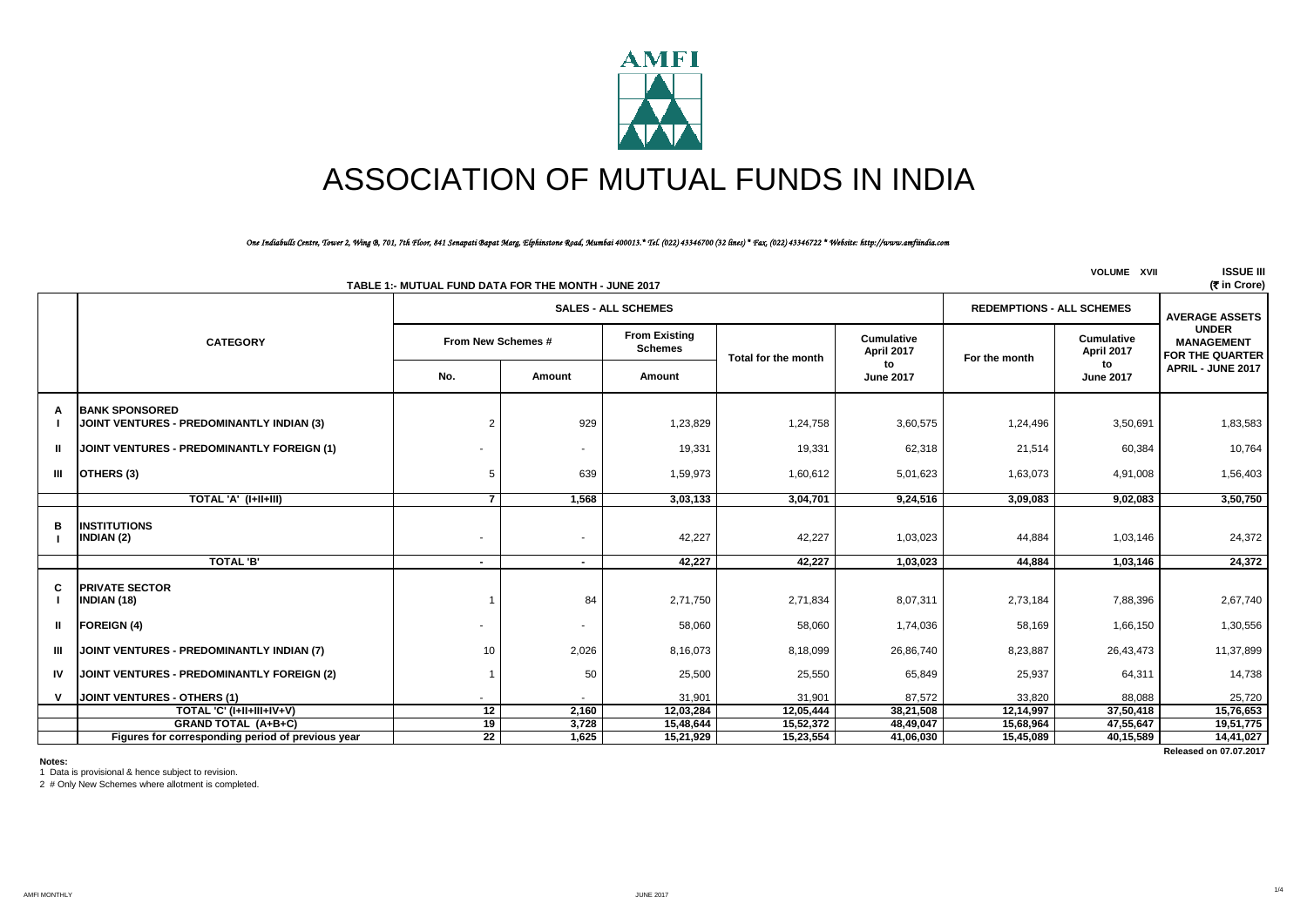#### **2.1 \*NEW SCHEMES LAUNCHED (ALLOTMENT TABLE 2:- SALES DURING THE MONTH OF JUNE 2017 - TYPE AND CATEGORY WISE**

| (₹ in Crore)<br>2.1 *NEW SCHEMES LAUNCHED (ALLOTMENT COMPLETED) |                      |          |                      |                  |                      |                      |                      |              |  |
|-----------------------------------------------------------------|----------------------|----------|----------------------|------------------|----------------------|----------------------|----------------------|--------------|--|
|                                                                 |                      | Open End |                      | <b>Close End</b> |                      | <b>Interval Fund</b> |                      | <b>TOTAL</b> |  |
|                                                                 | <b>No.of Schemes</b> | Amount   | <b>No.of Schemes</b> | Amount           | <b>No.of Schemes</b> | Amount               | <b>No.of Schemes</b> | Amount       |  |
| <b>INCOME</b>                                                   |                      |          | 15                   | 1,771            |                      |                      | 15                   | 1,771        |  |
| <b>INFRASTRUCTURE DEBT FUND</b>                                 |                      | -        |                      |                  |                      |                      |                      |              |  |
| <b>IEQUITY</b>                                                  |                      | 225      |                      | 1,732            |                      |                      |                      | 1,957        |  |
| <b>BALANCED</b>                                                 |                      |          |                      |                  |                      |                      |                      |              |  |
| <b>LIQUID/MONEY MARKET</b>                                      |                      |          |                      |                  |                      |                      |                      |              |  |
| <b>IGILT</b>                                                    |                      |          |                      |                  |                      |                      |                      |              |  |
| <b>IELSS - EQUITY</b>                                           |                      |          |                      |                  |                      |                      |                      |              |  |
| <b>GOLD ETF</b>                                                 |                      |          |                      |                  |                      |                      |                      |              |  |
| <b>OTHER ETFS</b>                                               |                      |          |                      |                  |                      |                      |                      |              |  |
| <b>IFUND OF FUNDS INVESTING</b>                                 |                      |          |                      |                  |                      |                      |                      |              |  |
| <b>OVERSEAS</b>                                                 |                      |          |                      |                  |                      |                      |                      |              |  |
| <b>TOTAL</b>                                                    |                      | 225      | 18                   | 3,503            |                      |                      | 19                   | 3,728        |  |

**\$ Includes an amount of Rs. 34 crore pertaining to transactions of NFO of Closed ended Income schemes launched in May 2017, but processed in June 2017, due to challenges in reconciliation (consolidated credits, incomplete narration etc.).**

#### **\*NEW SCHEMES LAUNCHED :**

| <b>OPEN END EQUITY:</b>    | <b>IDBI Small Cap Fund</b>                                                                                                                                                                                                                                                                                                                                                                                                                                                                                                                                                   |
|----------------------------|------------------------------------------------------------------------------------------------------------------------------------------------------------------------------------------------------------------------------------------------------------------------------------------------------------------------------------------------------------------------------------------------------------------------------------------------------------------------------------------------------------------------------------------------------------------------------|
| <b>ICLOSE END INCOME :</b> | Canara Robeco Capital Protection Oriented Fund - Series 8; HDFC FMP 1136D June 2017 (1) Series 38; HSBC Fixed Term Series 129; ICICI Prudential FMP Series 81 - 1150 days<br>Plan K & 1154 days Plan J; Reliance Fixed Horizon Fund XXXIV Series 1, Series 4, Series 6 & Series 7; Reliance Dual Advantage Fixed Tenure Fund XI- Plan B; SBI Debt Fund Series  <br>C-1(1100 Days); UTI Fixed Term Income Fund Series XXVI - XV (1097 days), Series XXVII - I (1113 days) & II (1161 days); UTI -Capital Protection Oriented Scheme - Series IX - II<br>$(1462 \text{ days})$ |
| <b>ICLOSE END EQUITY :</b> | IHDFC EOF- II - 1126D May 2017 (1) Series 2; ICICI Prudential Value Fund Series 14; Sundaram Select Small Cap - Series V                                                                                                                                                                                                                                                                                                                                                                                                                                                     |

#### **2.2 EXISTING SCHEMES**

|                                                    | Open End             |                          |                          | <b>Close End</b> | <b>Interval Fund</b> |                          | <b>TOTAL</b>         |           |
|----------------------------------------------------|----------------------|--------------------------|--------------------------|------------------|----------------------|--------------------------|----------------------|-----------|
|                                                    | <b>No.of Schemes</b> | Amount                   | <b>No.of Schemes</b>     | Amount           | <b>No.of Schemes</b> | Amount                   | <b>No.of Schemes</b> | Amount    |
| <b>INCOME</b>                                      | 254                  | 72,541                   | 1,040                    |                  | 59                   |                          | 1,353                | 72,541    |
| <b>INFRASTRUCTURE DEBT FUND</b>                    | $\blacksquare$       | $\overline{\phantom{a}}$ |                          |                  |                      |                          | 8                    |           |
| <b>IEQUITY</b>                                     | 315                  | 23,290                   | 107                      |                  |                      | $\overline{\phantom{a}}$ | 422                  | 23,290    |
| <b>BALANCED</b>                                    | 31                   | 8,885                    | .                        |                  |                      |                          | 31                   | 8,885     |
| <b>LIQUID/MONEY MARKET</b>                         | 51                   | 14,39,574                |                          |                  |                      | $\overline{\phantom{a}}$ | 51                   | 14,39,574 |
| <b>IGILT</b>                                       | 41                   | 591                      |                          |                  |                      | $\overline{\phantom{a}}$ |                      | 591       |
| <b>IELSS - EQUITY</b>                              | 43                   | 1,184                    | 21                       |                  |                      |                          | 64                   | 1,184     |
| <b>GOLD ETF</b>                                    | 12                   |                          |                          |                  |                      | $\overline{\phantom{a}}$ | 12                   |           |
| <b>OTHER ETFS</b>                                  | 51                   | 2,561                    |                          |                  |                      | $\overline{\phantom{a}}$ | 51                   | 2,561     |
| <b>IFUND OF FUNDS INVESTING</b><br><b>OVERSEAS</b> | 29                   | 17                       | $\overline{\phantom{a}}$ | -                |                      | $\overline{\phantom{a}}$ | 29                   | 17        |
| <b>TOTAL</b>                                       | 827                  | 15,48,644                | 1,176                    |                  | 59                   |                          | 2062                 | 15,48,644 |

|                                                    | <b>2.3 TOTAL OF ALL SCHEMES</b> |           |                          |        |                          |                          |                      |                 |  |
|----------------------------------------------------|---------------------------------|-----------|--------------------------|--------|--------------------------|--------------------------|----------------------|-----------------|--|
|                                                    |                                 | Open End  | <b>Close End</b>         |        | <b>Interval Fund</b>     |                          |                      | <b>TOTAL</b>    |  |
|                                                    | <b>No.of Schemes</b>            | Amount    | <b>No.of Schemes</b>     | Amount | <b>No.of Schemes</b>     | Amount                   | <b>No.of Schemes</b> | Amount          |  |
| <b>INCOME</b>                                      | 254                             | 72,541    | 1,055                    | 1.771  | 59                       |                          | 1,368                | 74,312          |  |
| <b>INFRASTRUCTURE DEBT FUND</b>                    | . .                             |           |                          |        |                          |                          |                      |                 |  |
| <b>IEQUITY</b>                                     | 316                             | 23,515    | 110                      | 1,732  |                          |                          | 426                  | 25,247          |  |
| <b>BALANCED</b>                                    | 31                              | 8,885     |                          |        |                          |                          | 31                   | 8,885           |  |
| <b>LIQUID/MONEY MARKET</b>                         | 51                              | 14,39,574 |                          |        |                          | $\overline{\phantom{a}}$ | 51                   | 14,39,574       |  |
| <b>IGILT</b>                                       | 4.                              | 59        |                          |        |                          |                          | 41                   | 591             |  |
| <b>IELSS - EQUITY</b>                              | 43                              | 1.184     | 21                       |        |                          |                          | 64                   | 1,184           |  |
| <b>GOLD ETF</b>                                    | 12                              |           |                          |        |                          |                          | $12 \,$              |                 |  |
| <b>OTHER ETFS</b>                                  | 51                              | 2,561     |                          |        |                          |                          | 51                   | 2,561           |  |
| <b>IFUND OF FUNDS INVESTING</b><br><b>OVERSEAS</b> | 29                              | 17        | $\overline{\phantom{a}}$ |        | $\overline{\phantom{0}}$ | $\overline{\phantom{a}}$ | 29                   | 17 <sup>1</sup> |  |
| <b>TOTAL</b>                                       | 828                             | 15,48,869 | 1,194                    | 3,503  | 59                       |                          | 2081                 | 15,52,372       |  |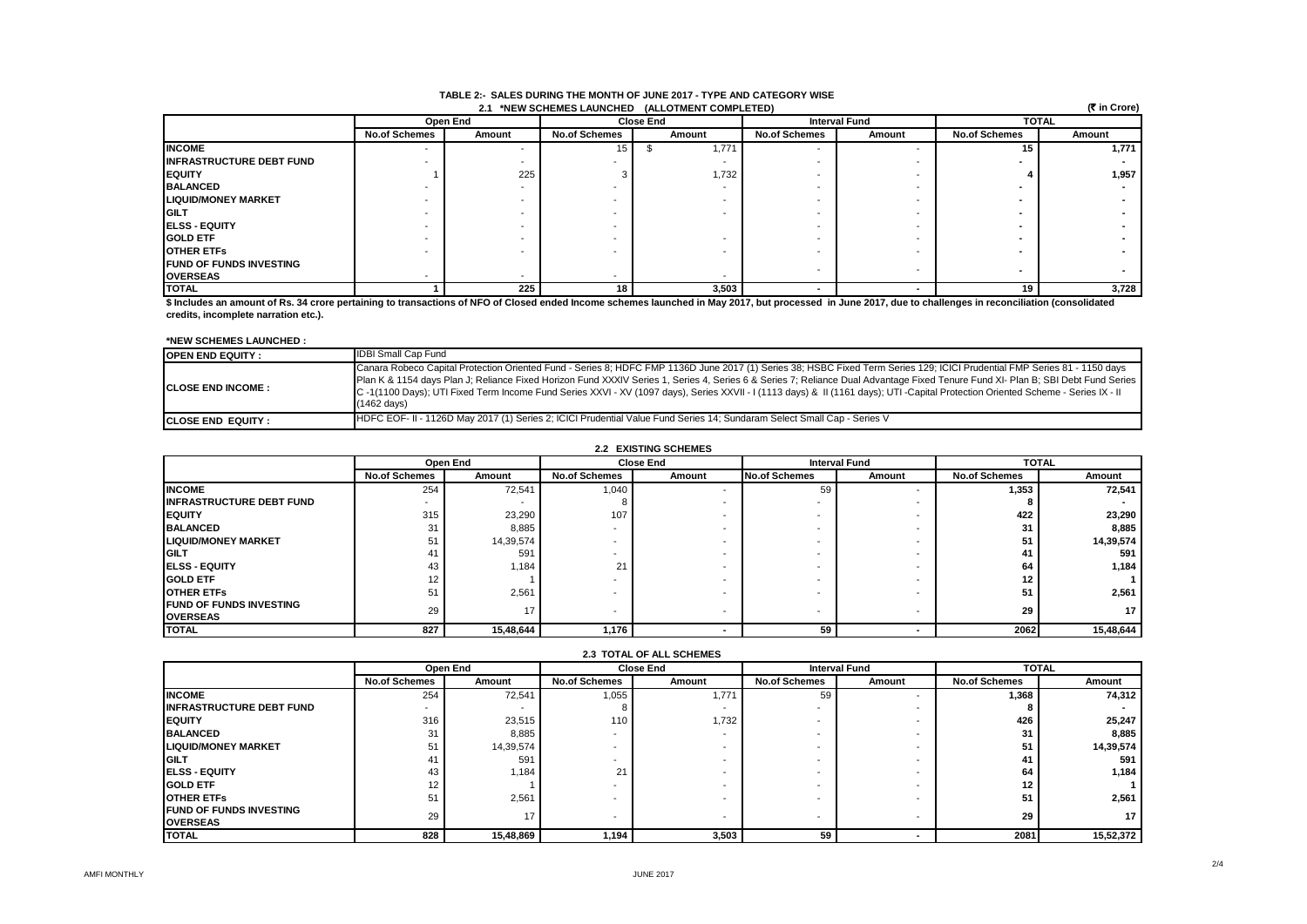#### **REDEMPTIONS / REPURCHASES DURING THE MONTH OF JUNE 2017 CATEGORY & TYPE WISE**

 **(**` **in Crore)**

|                                                   | <b>Open End</b> | <b>Close End</b>         | <b>Interval Fund</b> | <b>TOTAL</b> | Net Inflow / (Outflow)<br>For the Month | Net Inflow / (Outflow) Net Inflow / (Outflow)<br>For the Year to Date<br><b>Current Year</b> | For the Year to Date<br><b>Previous Year</b> |
|---------------------------------------------------|-----------------|--------------------------|----------------------|--------------|-----------------------------------------|----------------------------------------------------------------------------------------------|----------------------------------------------|
| <b>INCOME</b>                                     | 87,041          | 7,672                    | 284                  | 94,997       | (20, 685)                               | 19,086                                                                                       | 38,833                                       |
| INFRASTRUCTURE DEBT FUND                          |                 |                          |                      |              |                                         | 200                                                                                          |                                              |
| <b>IEQUITY</b>                                    | 16,975          | 819                      |                      | 17,794       | 7,453                                   | 26,503                                                                                       | 8,257                                        |
| <b>BALANCED</b>                                   | 1,427           |                          |                      | 1,427        | 7,458                                   | 22,257                                                                                       | 3,742                                        |
| <b>LIQUID/MONEY MARKET</b>                        | 14,52,313       | $\overline{\phantom{0}}$ |                      | 14,52,313    | (12, 739)                               | 21,972                                                                                       | 38,065                                       |
| <b>GILT</b>                                       | 626             | $\overline{\phantom{0}}$ |                      | 626          | (35)                                    | (522)                                                                                        | (1, 202)                                     |
| <b>IELSS - EQUITY</b>                             | 454             | 19                       |                      | 473          | 711                                     | 1,829                                                                                        | 1,222                                        |
| <b>GOLD ETFS</b>                                  | 82              |                          |                      | 82           | (81)                                    | (218)                                                                                        | (228)                                        |
| <b>JOTHER ETFS</b>                                | 1,196           |                          |                      | 1,196        | 1,365                                   | 2,405                                                                                        | 1,846                                        |
| <b>FUND OF FUNDS INVESTING</b><br><b>OVERSEAS</b> | 56              |                          | $\blacksquare$       | 56           | (39)                                    | (112)                                                                                        | (94)                                         |
| <b>TOTAL</b>                                      | 15,60,170       | 8,510                    | 284                  | 15,68,964    | (16,592)                                | 93,400                                                                                       | 90,441                                       |

**Table 4:-**

## **ASSETS UNDER MANAGEMENT AS ON JUNE 30, 2017**

| (₹ in Crore)<br><b>CATEGORY &amp; TYPE WISE</b>   |                 |                          |                          |              |                      |  |  |  |
|---------------------------------------------------|-----------------|--------------------------|--------------------------|--------------|----------------------|--|--|--|
|                                                   | <b>Open End</b> | <b>Close End</b>         | <b>Interval Fund</b>     | <b>TOTAL</b> | % to Total           |  |  |  |
| <b>INCOME</b>                                     | 6,48,890        | 1,25,460                 | 3,916                    | 7,78,266     | 41                   |  |  |  |
| IINFRASTRUCTURE DEBT FUND                         |                 | 2,153                    |                          | 2,153        | @                    |  |  |  |
| <b>EQUITY</b>                                     | 4,99,484        | 25,780                   |                          | 5,25,264     | 28                   |  |  |  |
| <b>BALANCED</b>                                   | 1,09,513        |                          | -                        | 1,09,513     | 6                    |  |  |  |
| <b>LIQUID/MONEY MARKET</b>                        | 3,44,923        |                          |                          | 3,44,923     | 18                   |  |  |  |
| <b>GILT</b>                                       | 14,863          |                          |                          | 14,863       |                      |  |  |  |
| <b>IELSS - EQUITY</b>                             | 62,316          | 3,797                    |                          | 66,113       |                      |  |  |  |
| <b>GOLD ETF</b>                                   | 5,174           |                          |                          | 5,174        | @                    |  |  |  |
| <b>IOTHER ETFS</b>                                | 48,359          |                          |                          | 48,359       | 3                    |  |  |  |
| <b>FUND OF FUNDS INVESTING</b><br><b>OVERSEAS</b> | 1,663           | $\overline{\phantom{0}}$ | $\overline{\phantom{0}}$ | 1,663        | $^{\textregistered}$ |  |  |  |
| <b>TOTAL</b>                                      | 17,35,185       | 1,57,190                 | 3,916                    | 18,96,291    | 100                  |  |  |  |
| $\sim$ $\sim$ $\sim$ $\sim$ $\sim$                |                 |                          |                          |              |                      |  |  |  |

**@ Less than 1 %.**

| Table $5 -$<br>DATA ON FUND OF FUNDS (DOMESTIC) - JUNE 2017 |                |              |            |                                                                    |                                                                   |  |
|-------------------------------------------------------------|----------------|--------------|------------|--------------------------------------------------------------------|-------------------------------------------------------------------|--|
|                                                             | No. of Schemes | <b>Sales</b> | Redemption | <b>Assets under</b><br><b>Management</b><br>as on<br>June 30, 2017 | Average Assets under<br><b>Management for the</b><br><b>Month</b> |  |
| <b>Fund of Funds</b>                                        | 41             | <b>110</b>   | 145        | 5,221                                                              | 5,266                                                             |  |

**Note :**

1. Fund of Funds is a scheme wherein the assets are invested in the existing schemes of mutual funds and hence, the figures indicated herein are included in tables 1 to 4. Data on fund of funds is given for information only.